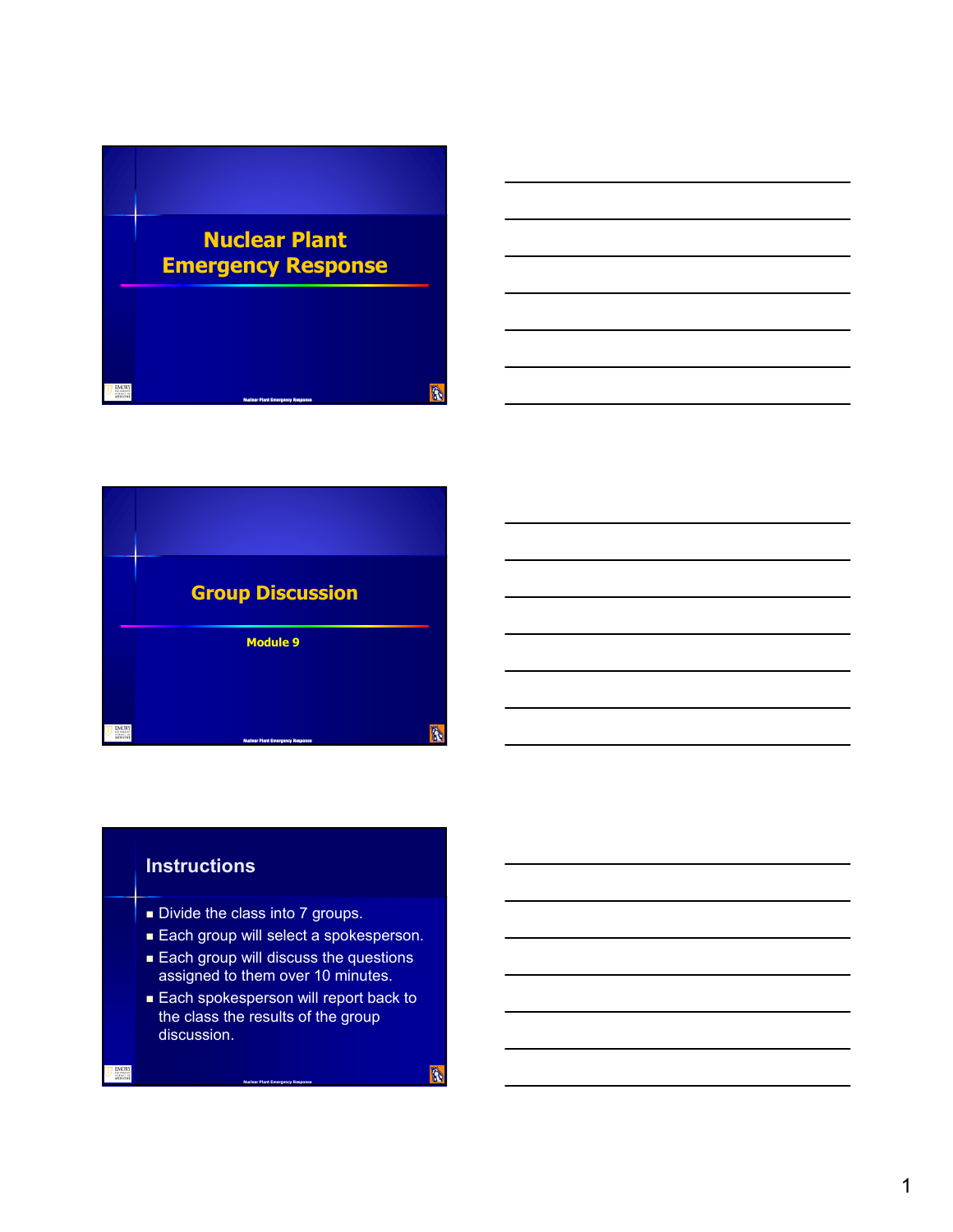**Nuclear Plant Emergency Response Case Scenario – Plant Hatch**



## **Background**

- Plant Hatch is one of 2 NPPs in Georgia and supplies, on average, > 9% of GA's total electricity needs.
- Construction began in 1968 and the first reactor (Unit 1) began commercial operation in December 1975.
- **Unit 2 began commercial operation in** September 1979.

**Nuclear Plant Emergency Response**

## **Background**

- The total cost of the plant was \$934 million.
- About 850 people oversee the plant's operation 24 hours a day, 7 days a week.
- **The plant was named for** Edwin I. Hatch, president of Georgia Power from 1963- 1975.

**Nuclear Plant Emergency Response**

**B**